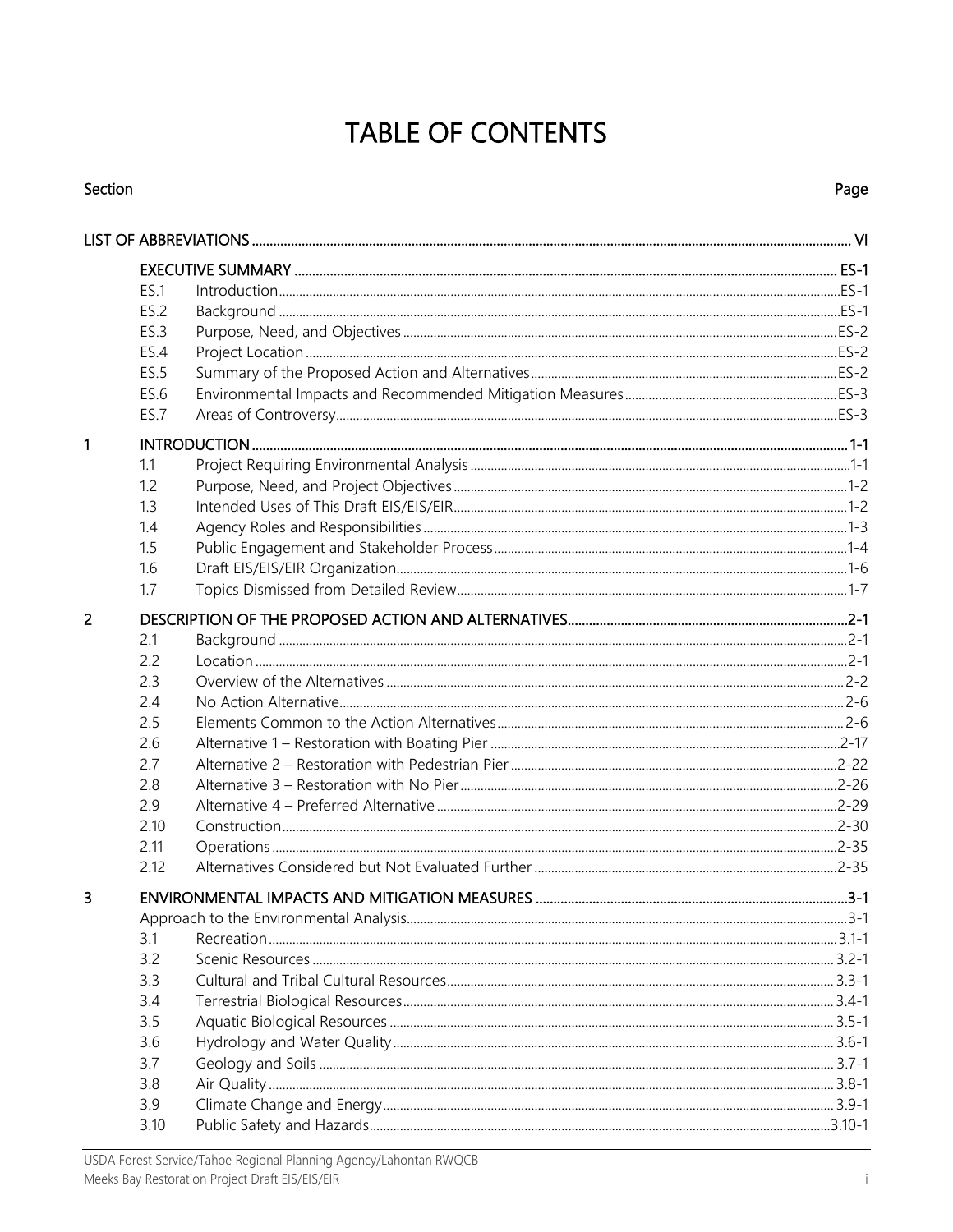|   | 3.11 |  |
|---|------|--|
|   | 3.12 |  |
|   | 3.13 |  |
|   |      |  |
|   | 4.1  |  |
|   | 4.2  |  |
|   | 4.3  |  |
|   | 44   |  |
|   | 4.5  |  |
|   |      |  |
| 6 |      |  |

## Appendices

- Appendix B Special-Status Species
- Appendix C Emissions Modeling
- Appendix D Noise Modeling
- Appendix E Transportation Modeling

## Figures

| Figure 2-1   |                                                                                        |  |
|--------------|----------------------------------------------------------------------------------------|--|
| Figure 2-2   |                                                                                        |  |
| Figure 2-3   |                                                                                        |  |
| Figure 2-4   |                                                                                        |  |
| Figure 2-5   |                                                                                        |  |
| Figure 2-6   |                                                                                        |  |
| Figure 2-7   |                                                                                        |  |
| Figure 2-8   |                                                                                        |  |
| Figure 2-9   |                                                                                        |  |
| Figure 2-10  |                                                                                        |  |
| Figure 2-11  |                                                                                        |  |
| Figure 2-13  |                                                                                        |  |
| Figure 2-12  |                                                                                        |  |
| Figure 2-14  |                                                                                        |  |
| Figure 3.1-1 |                                                                                        |  |
| Figure 3.1-2 |                                                                                        |  |
| Figure 3.1-3 |                                                                                        |  |
| Figure 3.1-4 |                                                                                        |  |
| Figure 3.1-5 | Alternative 2 Pedestrian Pier, Designated Swim Areas, and No-Wake Zone3.1-31           |  |
| Figure 3.1-6 | Alternative 3 and Alternative 4 Paddlecraft Launch, Designated Swim Areas, and No-Wake |  |
|              |                                                                                        |  |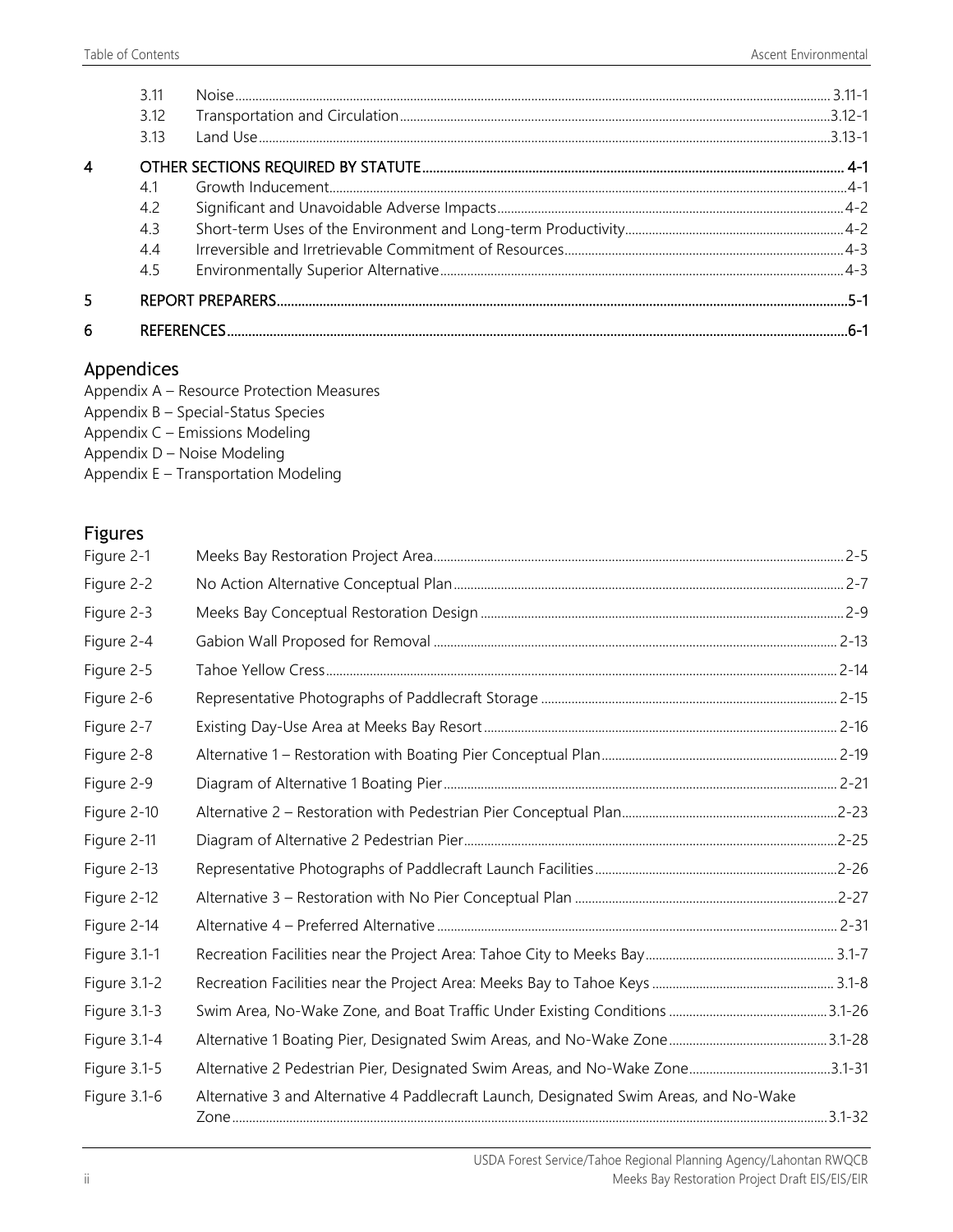| Figure 3.2-1  |                                                                                        |  |
|---------------|----------------------------------------------------------------------------------------|--|
| Figure 3.2-2  |                                                                                        |  |
| Figure 3.2-3  |                                                                                        |  |
| Figure 3.2-4  |                                                                                        |  |
| Figure 3.2-6  |                                                                                        |  |
| Figure 3.2-5  |                                                                                        |  |
| Figure 3.2-7  |                                                                                        |  |
| Figure 3.2-8  |                                                                                        |  |
| Figure 3.2-9  | View of Meeks Bay from Viewpoint 1 under Existing Conditions/No Action Alternative and |  |
| Figure 3.2-10 | View of Meeks Bay from Viewpoint 1 under Existing Conditions/No Action Alternative and |  |
| Figure 3.2-11 | View of Meeks Bay from Viewpoint 2 under Existing Conditions/No Action Alternative and |  |
| Figure 3.2-12 | View of Meeks Bay from Viewpoint 2 under Existing Conditions/No Action Alternative and |  |
| Figure 3.2-13 |                                                                                        |  |
| Figure 3.3-1  |                                                                                        |  |
| Figure 3.4-1  |                                                                                        |  |
| Figure 3.4-2  |                                                                                        |  |
| Figure 3.4-3  | TRPA Osprey and Bald Eagle Disturbance Zones and Waterfowl Population Sites3.4-14      |  |
| Figure 3.4-4  |                                                                                        |  |
| Figure 3.6-1  |                                                                                        |  |
| Figure 3.6-2  |                                                                                        |  |
| Figure 3.7-1  |                                                                                        |  |
| Figure 3.7-2  |                                                                                        |  |
| Figure 3.7-3  |                                                                                        |  |
| Figure 3.11-1 |                                                                                        |  |
| <b>Tables</b> |                                                                                        |  |
| Table ES-1    |                                                                                        |  |
| Table 2-1     |                                                                                        |  |
| Table 3-1     |                                                                                        |  |
| Table 3-2     |                                                                                        |  |
| Table 3.1-1   |                                                                                        |  |
| Table 3.1-2   |                                                                                        |  |
| Table 3.1-3   |                                                                                        |  |
| Table 3.1-4   |                                                                                        |  |
| Table 3.1-5   |                                                                                        |  |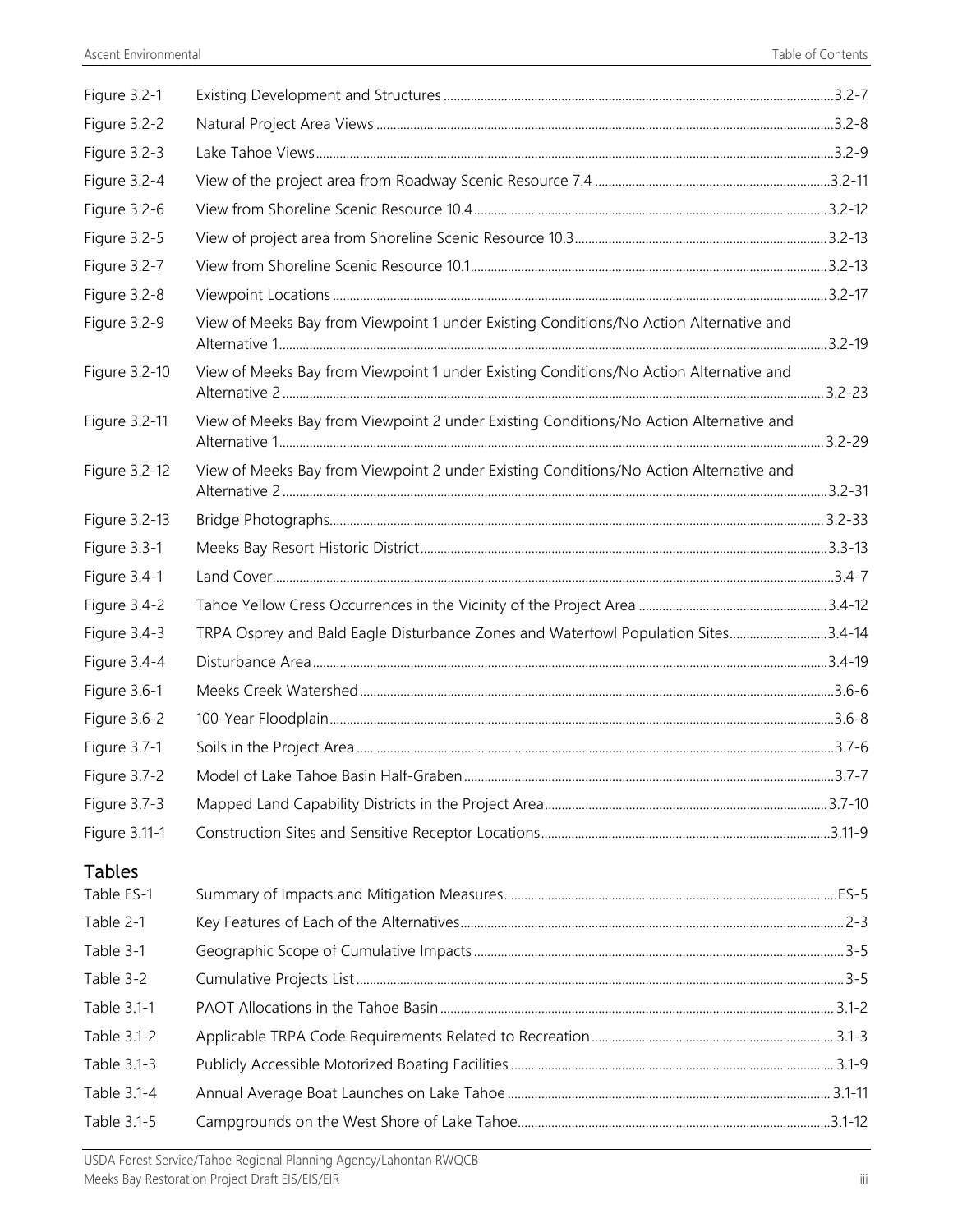| Table 3.1-6  |                                                                                                    |  |
|--------------|----------------------------------------------------------------------------------------------------|--|
| Table 3.1-7  | Estimated Visitation to the Meeks Bay Campground and Meeks Bay Resort in 20203.1-14                |  |
| Table 3.1-8  |                                                                                                    |  |
| Table 3.1-9  |                                                                                                    |  |
| Table 3.1-10 |                                                                                                    |  |
| Table 3.2-1  |                                                                                                    |  |
| Table 3.2-2  |                                                                                                    |  |
| Table 3.2-3  |                                                                                                    |  |
| Table 3.2-4  |                                                                                                    |  |
| Table 3.2-5  |                                                                                                    |  |
| Table 3.2-6  |                                                                                                    |  |
| Table 3.2-7  | Existing Scenic Ratings for TRPA-Designated Scenic Recreation Areas in the Project Area 3.2-28     |  |
| Table 3.4-1  | Relevant TRPA Vegetation, Wildlife, and Fisheries Resource Threshold Indicators and Their          |  |
| Table 3.4-2  |                                                                                                    |  |
| Table 3.4-3  |                                                                                                    |  |
| Table 3.5-1  | Native and Introduced Fish Species Found in Lake Tahoe and Documented in the Project               |  |
| Table 3.5-2  | Life History of Native Fishes of the Tahoe Basin and Potential for Occurrence in Project Area3.5-9 |  |
| Table 3.6-1  | Code Requirements Related to Water Quality Protection and Shorezone Structures3.6-3                |  |
| Table 3.7-1  |                                                                                                    |  |
| Table 3.7-2  |                                                                                                    |  |
| Table 3.7-3  |                                                                                                    |  |
| Table 3.7-4  | Existing Approximate Land Capability and Coverage within the Project Area3.7-9                     |  |
| Table 3.7-5  |                                                                                                    |  |
| Table 3.7-6  |                                                                                                    |  |
| Table 3.7-7  |                                                                                                    |  |
| Table 3.7-8  |                                                                                                    |  |
| Table 3.7-9  |                                                                                                    |  |
| Table 3.8-1  |                                                                                                    |  |
| Table 3.8-2  |                                                                                                    |  |
| Table 3.8-3  |                                                                                                    |  |
| Table 3.8-4  | Summary of Modeled Emissions of Criteria Air Pollutants and Precursors from Alternative 1 3.8-16   |  |
| Table 3.8-5  | Summary of Modeled Emissions of Criteria Air Pollutants and Precursors from Alternative 2  3.8-16  |  |
| Table 3.8-6  | Summary of Modeled Emissions of Criteria Air Pollutants and Precursors from Alternative 3  3.8-17  |  |
| Table 3.8-7  | Summary of Modeled Emissions of Criteria Air Pollutants and Precursors from Alternative 4  3.8-18  |  |
| Table 3.9-1  |                                                                                                    |  |
| Table 3.9-2  |                                                                                                    |  |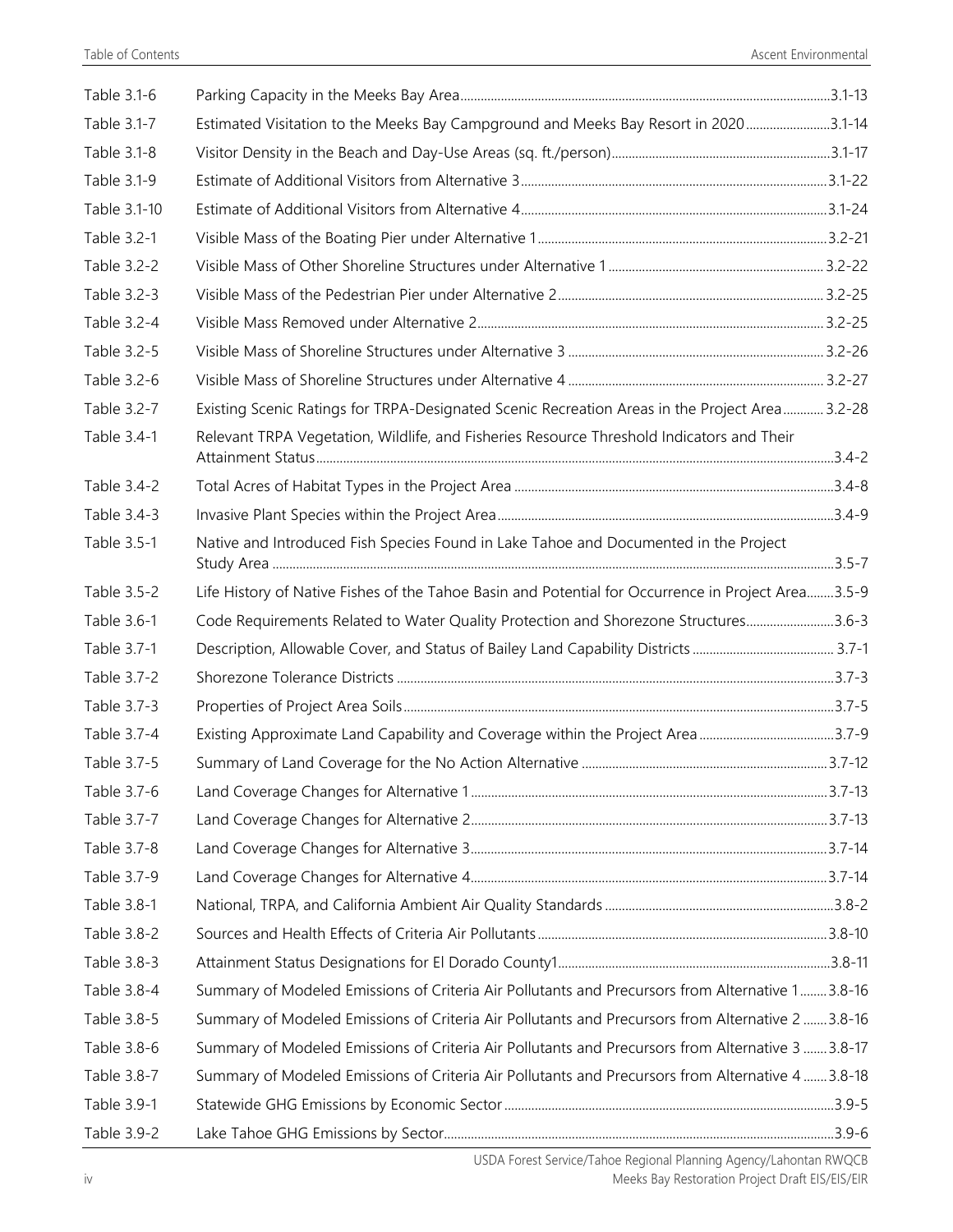| Table 3.9-3  |                                                                                                 |  |
|--------------|-------------------------------------------------------------------------------------------------|--|
| Table 3.9-4  |                                                                                                 |  |
| Table 3.9-5  |                                                                                                 |  |
| Table 3.9-6  |                                                                                                 |  |
| Table 3.10-1 |                                                                                                 |  |
| Table 3.10-2 | General Locations of Emergencies near the Shoreline Area1 from Emerald Bay to Kings             |  |
| Table 3.10-3 | Emergency Response Data for Shoreline Area1 from Emerald Bay to Kings Beach (2017-2020) 3.10-10 |  |
| Table 3.11-1 |                                                                                                 |  |
| Table 3.11-2 |                                                                                                 |  |
| Table 3.11-3 |                                                                                                 |  |
| Table 3.11-4 |                                                                                                 |  |
| Table 3.11-5 |                                                                                                 |  |
| Table 3.11-6 |                                                                                                 |  |
| Table 3.11-7 |                                                                                                 |  |
| Table 3.11-8 | Representative Ground Vibration and Noise Levels for Construction Equipment3.11-15              |  |
| Table 3.12-1 |                                                                                                 |  |
| Table 3.12-2 |                                                                                                 |  |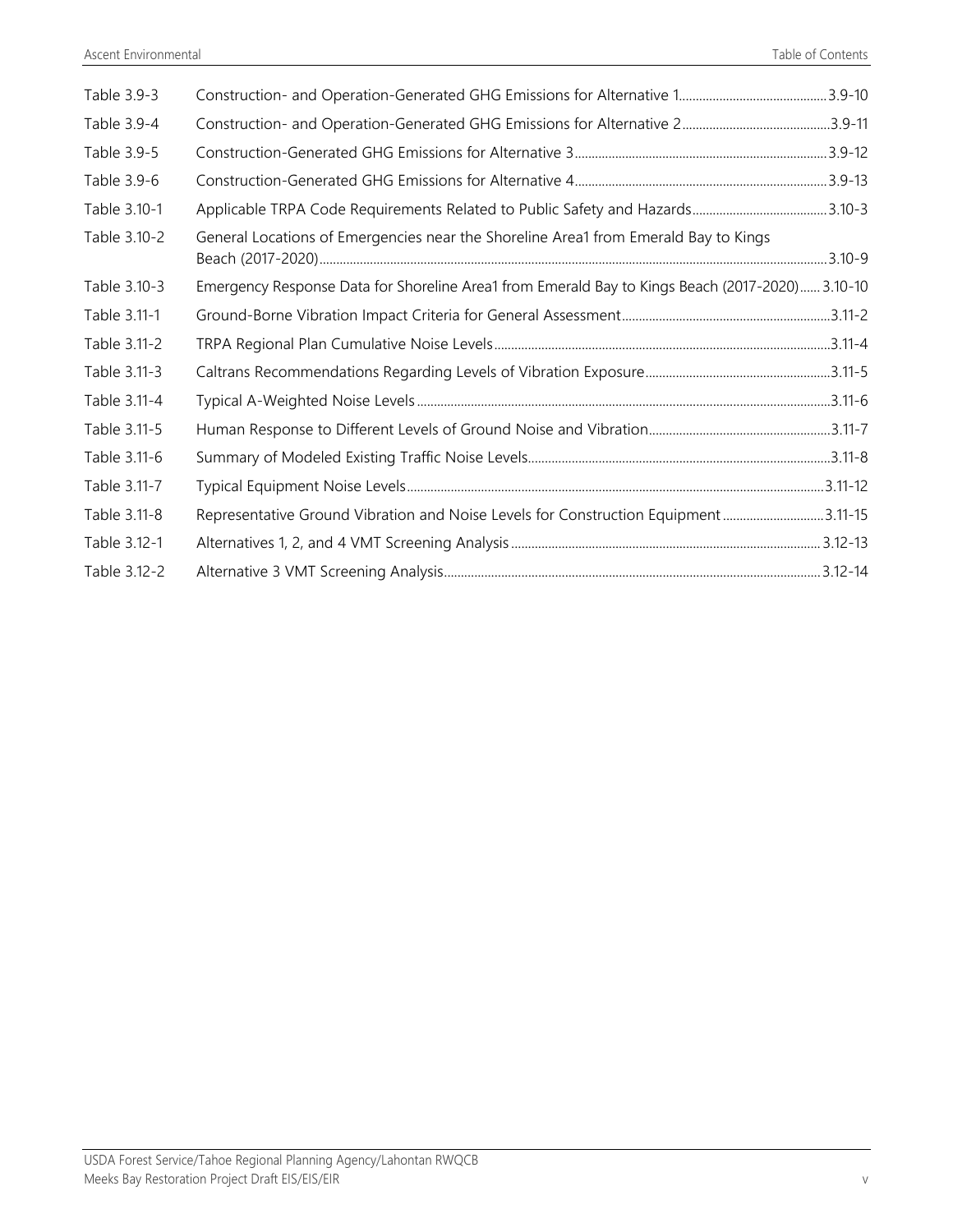## LIST OF ABBREVIATIONS

| $\mu$ g/m <sup>3</sup>       | micrograms per cubic meter                               |
|------------------------------|----------------------------------------------------------|
| 2020 RTP                     | 2020 Regional Transportation Plan                        |
|                              |                                                          |
| AB                           | Assembly Bill                                            |
| <b>ACHP</b>                  | Advisory Council on Historic Preservation                |
| <b>ADA</b>                   | Americans With Disabilities Act                          |
| <b>AIS</b>                   | aquatic invasive species                                 |
| AMWG                         | adaptive management working group                        |
| <b>ASCE</b>                  | American Society of Civil Engineers                      |
| ATP                          | Active Transportation Plan                               |
|                              |                                                          |
| Basin Plan                   | Water Quality Control Plan for the Lahontan Region       |
| BMI                          | <b>Benthic Macroinvertebrates</b>                        |
| <b>BMP</b>                   | best management practices                                |
|                              |                                                          |
| CA MUTCD                     | California Manual of Uniform Traffic Control Devices     |
| CAA                          | Clean Air Act                                            |
| CAAQS                        | California ambient air quality standards                 |
| <b>CAFE</b>                  | corporate average fuel economy                           |
| <b>CAL FIRE</b>              | California Department of Forestry and Fire Protection    |
| Cal/OSHA                     | California Occupational Safety and Health Administration |
| CalEEMod                     | California Emissions Estimator Model                     |
| Caltrans                     | California Department of Transportation                  |
| CARB                         | California Air Resources Board                           |
| CBC                          |                                                          |
|                              | California Building Code                                 |
| <b>CCAA</b>                  | California Clean Air Act                                 |
| <b>CCR</b>                   | California Code of Regulations                           |
| <b>CDFW</b>                  | California Department of Fish and Wildlife               |
| <b>CEC</b>                   | California Energy Commission                             |
| <b>CEQA</b>                  | California Environmental Quality Act                     |
| <b>CESA</b>                  | California Endangered Species Act                        |
| <b>CFR</b>                   | Code of Federal Regulation                               |
| <b>CHRIS</b>                 | California Historical Resources Information System       |
| CI.                          | carbon intensity                                         |
| <b>CMP</b>                   | Corridor Management Plan                                 |
| <b>CNDDB</b>                 | California Natural Diversity Database                    |
| <b>CNEL</b>                  | Community Noise Equivalent Level                         |
| <b>CNPS</b>                  | California Native Plant Society                          |
| CO <sub>2</sub>              | carbon dioxide                                           |
| Code                         | TRPA Code of Ordinances                                  |
| Compact                      | Tahoe Regional Planning Compact                          |
| <b>Conservation Strategy</b> | Tahoe Yellow Cress Conservation Strategy                 |
| County                       | El Dorado County                                         |
| <b>CWA</b>                   | Clean Water Act                                          |
| <b>CWHR</b>                  | California Wildlife Habitat Relationship                 |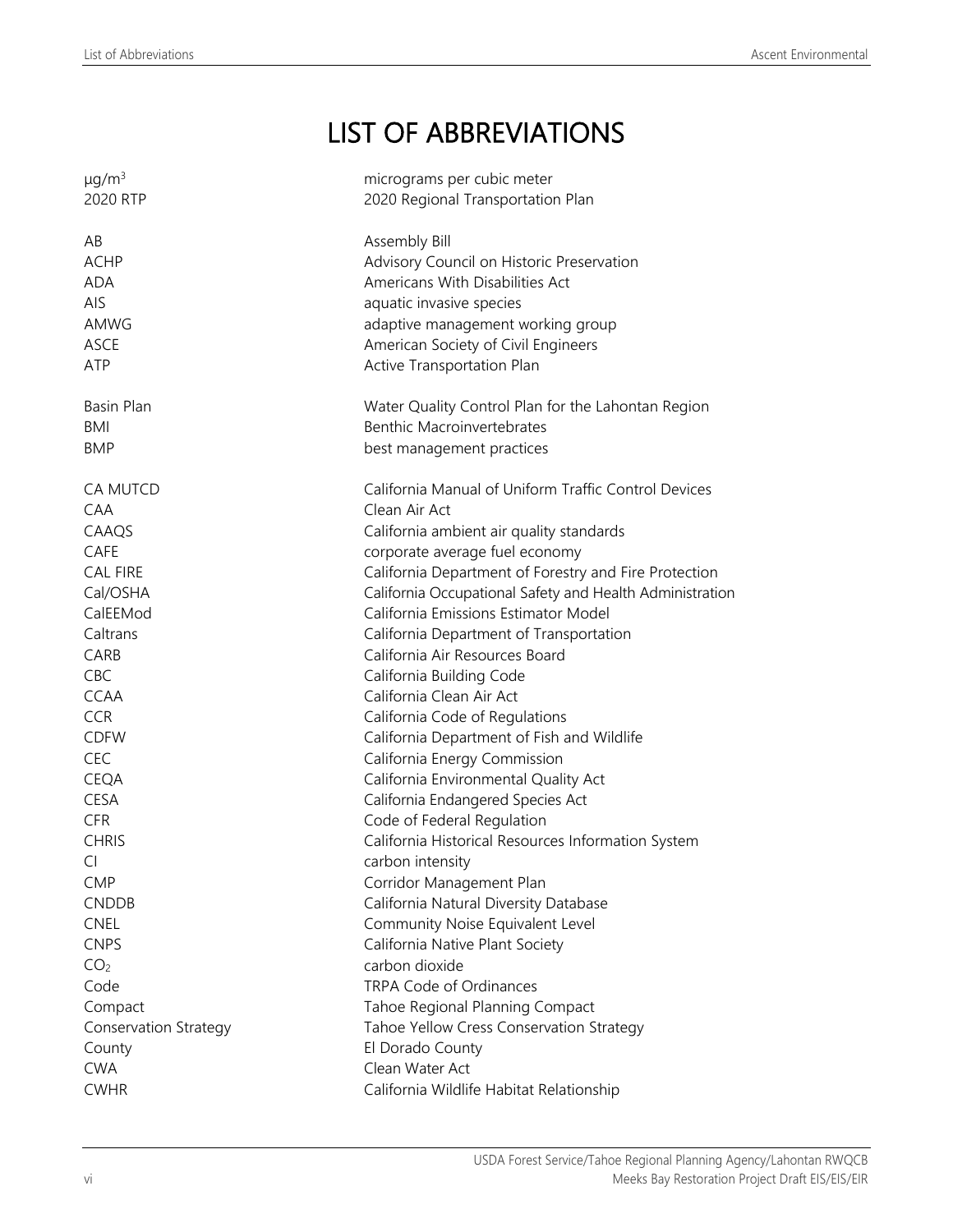| dB                    | decibel                                                                  |
|-----------------------|--------------------------------------------------------------------------|
| dbh                   | diameter at breast height                                                |
| dBpeak                | peak                                                                     |
| dBSEL                 | sound exposure level                                                     |
| diesel PM             | particulate matter exhaust from diesel engines                           |
| DO                    | dissolved oxygen                                                         |
| <b>DOC</b>            | dissolved organic carbon                                                 |
| Draft EIS/EIS/EIR     | draft environmental impact statement/environmental impact                |
|                       | statement/environmental impact report                                    |
| <b>DTSC</b>           | California Department of Toxic Substances Control                        |
| <b>DVTE</b>           | daily vehicle trip ends                                                  |
| EDCAQMD               | El Dorado County Air Quality Management District                         |
| <b>EDCEMD</b>         | El Dorado County Environmental Management Department                     |
| EIP                   | Environmental Improvement Program                                        |
| EPA                   | U.S. Environmental Protection Agency                                     |
| <b>EPCRA</b>          | Emergency Planning and Community Right-to-Know Act of 1986               |
| ESA                   | <b>Endangered Species Act</b>                                            |
| EV                    | electric vehicles                                                        |
|                       |                                                                          |
| FEMA                  | Federal Emergency Management Agency                                      |
| <b>FHSZ</b>           | fire hazard severity zones                                               |
| <b>FHWA</b>           | Federal Highway Administration                                           |
| Forest Plan           | Land Management Plan for LTBMU                                           |
| <b>Forest Service</b> | U.S. Department of Agriculture, Forest Service                           |
| FR                    | Federal Register                                                         |
| <b>FRAP</b>           | California Department of Forestry and Fire Protection Fire and Resources |
|                       | Assessment Program                                                       |
| FTA                   | Federal Transit Administration                                           |
| <b>GHG</b>            | greenhouse gas                                                           |
| <b>HAP</b>            | hazardous air pollutant                                                  |
| Hz                    | hertz                                                                    |
|                       |                                                                          |
| $I-80$                | Interstate 80                                                            |
| in/sec                | inches per second                                                        |
| <b>ITE</b>            | Institute of Transportation Engineers                                    |
| km                    | kilometers                                                               |
| Lahontan RWQCB        | Lahontan Regional Water Quality Control Board                            |
| <b>LCD</b>            | Land capability districts                                                |
| <b>LCFS</b>           | Low Carbon Fuel Standard                                                 |
| LCT                   | Lahontan cutthroat trout                                                 |
| $L_{dn}$              | Day-Night Level                                                          |
| $L_{eq}$              | Equivalent Continuous Sound Level                                        |
| <b>LHMP</b>           | Local Hazard Mitigation Plan                                             |
| LiDAR                 | Light Detection and Ranging                                              |
| $L_{\text{max}}$      | Maximum Sound Level                                                      |
| LOS                   | Level of service                                                         |
|                       |                                                                          |

USDA Forest Service/Tahoe Regional Planning Agency/Lahontan RWQCB Meeks Bay Restoration Project Draft EIS/EIS/EIR vii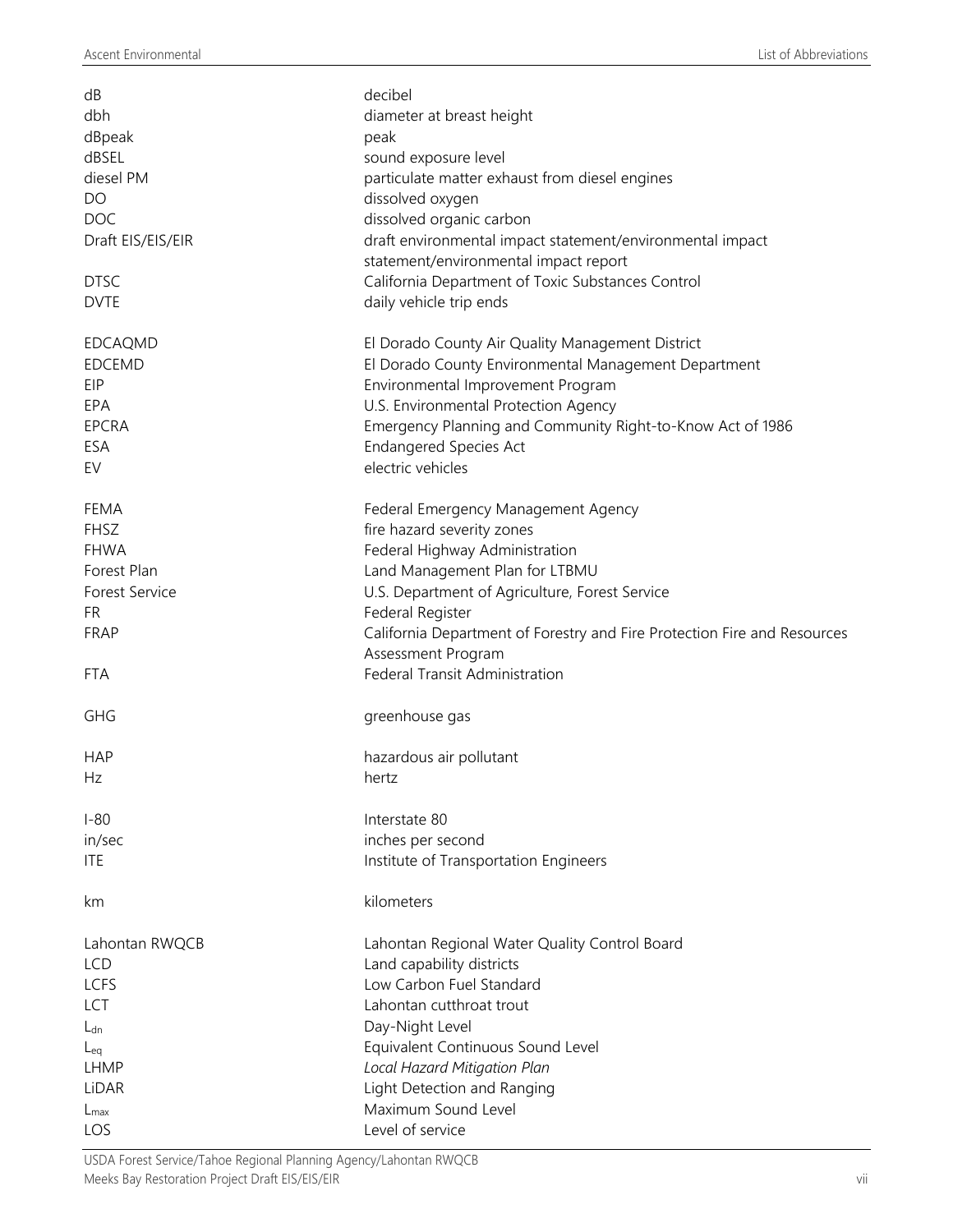| <b>LTAB</b>              | Lake Tahoe Air Basin                                                     |
|--------------------------|--------------------------------------------------------------------------|
| <b>LTBMU</b>             | Lake Tahoe Basin Management Unit                                         |
| <b>LTD</b>               | Lake Tahoe Datum                                                         |
|                          |                                                                          |
| <b>MBFPD</b>             | Meeks Bay Fire Protection District                                       |
| <b>MBTA</b>              | Migratory Bird Treaty Act                                                |
| mi                       | miles                                                                    |
| $Mm^{-1}$                | inverse mega meters                                                      |
| MMTCO <sub>2</sub> e     | metric tons of carbon dioxide equivalent                                 |
| mPa                      | micro-Pascals                                                            |
| mph                      | miles per hour                                                           |
| <b>MSI</b>               | Minimum Scenic Integrity                                                 |
| <b>MSS</b>               | Minimum Scenic Stability                                                 |
| MTCO <sub>2</sub> e      | metric tons of carbon dioxide equivalent                                 |
| MTCO <sub>2</sub> e/year | metric tons of carbon dioxide equivalent per year                        |
|                          | Model Year                                                               |
| <b>MY</b>                |                                                                          |
|                          |                                                                          |
| <b>NAAQS</b>             | national ambient air quality standards                                   |
| <b>NAHC</b>              | Native American Heritage Commission                                      |
| <b>NCCP</b>              | natural community conservation plan                                      |
| <b>NEHRP</b>             | National Earthquake Hazards Reduction Program                            |
| <b>NEPA</b>              | National Environmental Policy Act                                        |
| <b>NESHAP</b>            | National Emission Standards for Hazardous Air Pollutants                 |
| <b>NFS</b>               | National Forest System                                                   |
| <b>NHPA</b>              | National Historic Preservation Act                                       |
| <b>NO</b>                | nitric oxide                                                             |
| NO <sub>2</sub>          | nitrogen dioxide                                                         |
| <b>NOI</b>               | Notice of Intent                                                         |
| NO <sub>X</sub>          | oxides of nitrogen                                                       |
| <b>NPDES</b>             | National Pollutant Discharge Elimination System                          |
| <b>NPPA</b>              | Native Plant Protection Act                                              |
| <b>NRHP</b>              | National Register of Historic Places                                     |
| <b>NTFPD</b>             | North Tahoe Fire Protection District                                     |
| <b>NTU</b>               | Nephelometric Turbidity Units                                            |
|                          |                                                                          |
| <b>ONRW</b>              | Outstanding National Resource Water                                      |
| <b>OPR</b>               | Governor's Office of Planning and Research                               |
| <b>OSHA</b>              | Occupational Safety and Health Administration                            |
| <b>PAOT</b>              |                                                                          |
| PAS                      | persons at one time                                                      |
|                          | plan area statement                                                      |
| <b>PCAPCD</b>            | Placer County Air Pollution Control District                             |
| PIA                      | Project Impact Assessment Guidelines                                     |
| PM                       | particulate matter                                                       |
| $PM_{10}$                | respirable particulate matter with an aerodynamic diameter of 10 microns |
|                          | or less                                                                  |
| PM <sub>2.5</sub>        | fine particulate matter with an aerodynamic diameter of 2.5 or less      |
| Porter-Cologne Act       | Porter-Cologne Water Quality Control Act of 1970                         |
| ppm                      | parts per million                                                        |
| PPV                      | peak particle velocity                                                   |
| PRC                      | Public Resources Code                                                    |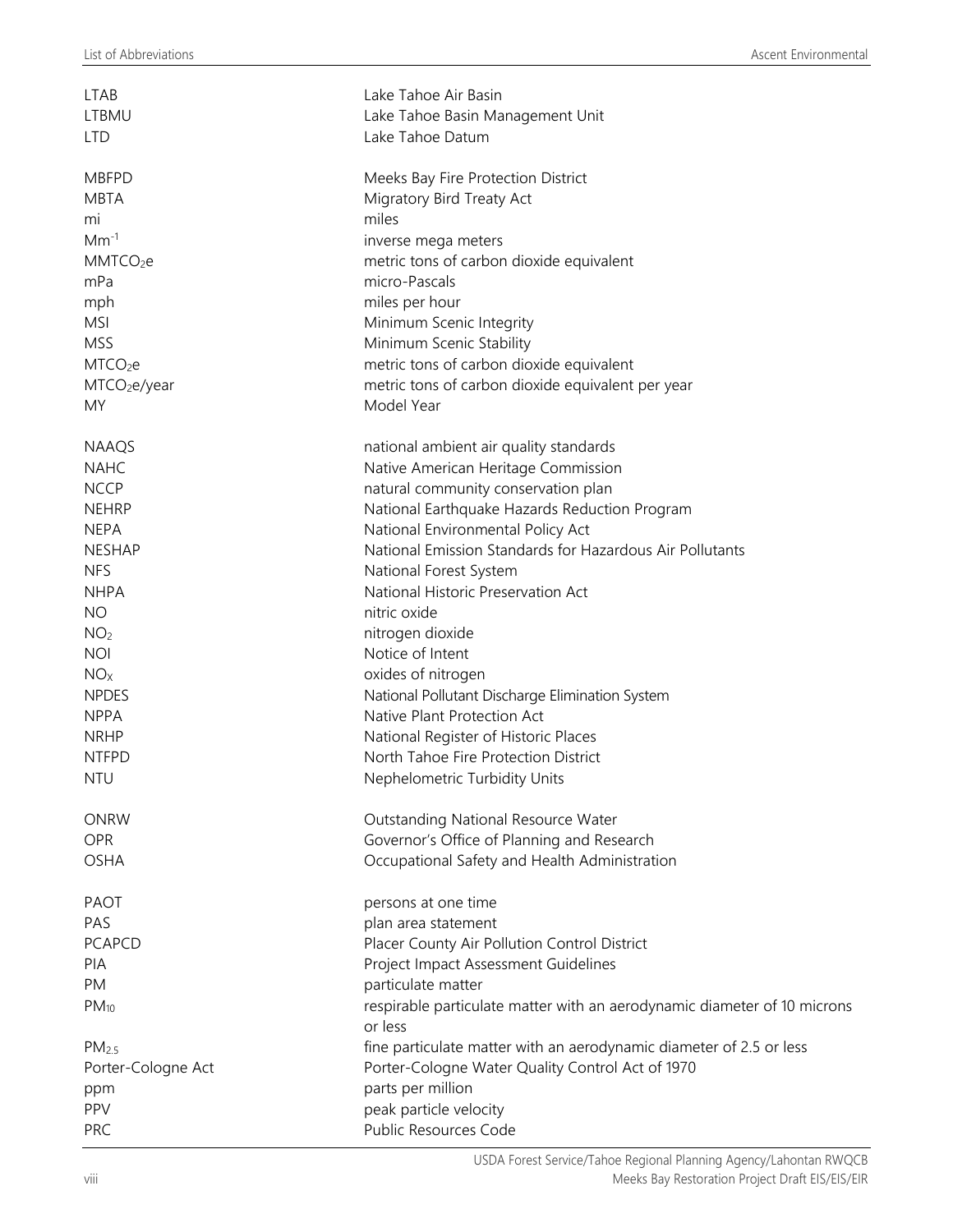| project<br>PSAP         | Meeks Bay Restoration Project<br>public safety answer point           |
|-------------------------|-----------------------------------------------------------------------|
| <b>RHNA</b>             | Regional Housing Needs Assessment                                     |
| <b>ROG</b>              | reactive organic gases                                                |
| <b>RPM</b>              | resource protection measure                                           |
|                         | revolutions per minute                                                |
| rpm<br><b>RPS</b>       | Renewable Portfolio Standard                                          |
| <b>RTP</b>              |                                                                       |
| <b>RWQCB</b>            | Regional Transportation Plan<br>Regional Water Quality Control Boards |
|                         |                                                                       |
| <b>SAFE Rule</b>        | Safer Affordable Fuel-Efficient Vehicles Rule                         |
| SAP                     | Sustainability Action Plan                                            |
| SB                      | Senate Bill                                                           |
| SCS                     | Sustainable Communities Strategy                                      |
| SEZ                     | <b>Stream Environment Zone</b>                                        |
| <b>SIP</b>              | State implementation plan                                             |
| <b>SLF</b>              | sacred land file                                                      |
| SMAQMD                  | Sacramento Metropolitan Air Quality Management District               |
| SMS                     | Scenery Management System                                             |
| <b>SPCC</b>             | Spill Prevention, Control, and Countermeasure                         |
| SPL                     | sound pressure level                                                  |
| SQIP                    | scenic quality improvement program                                    |
| SR 89 Corridor Plan     | Corridor Management Plan                                              |
| <b>SR</b>               | sensitive receptors                                                   |
| State Water Board       | State Water Resources Control Board                                   |
| Superfund Act or CERCLA | Comprehensive Environmental Response, Compensation, and Liability Act |
|                         | of 1980                                                               |
| SWPPP                   | storm water pollution prevention plan                                 |
| <b>SWRCB</b>            | State Water Resources Control Board                                   |
| <b>TAC</b>              | toxic air contaminant                                                 |
| <b>TAG</b>              | technical advisory group                                              |
| <b>TART</b>             | Truckee Area Regional Transit                                         |
| <b>TCPUD</b>            | Tahoe City Public Utility District                                    |
| <b>TDFPD</b>            | Tahoe Douglas Fire Protection District                                |
| <b>TFFT</b>             | Tahoe Fire and Fuels Team                                             |
| <b>TMDL</b>             | total maximum daily load                                              |
| <b>TMPO</b>             | Tahoe Metropolitan Planning Organization                              |
| <b>TOC</b>              | Total organic carbon                                                  |
| <b>TRPA Code</b>        | TRPA Code of Ordinances                                               |
| <b>TRPA</b>             | Tahoe Regional Planning Agency                                        |
| <b>TTC</b>              | temporary traffic control                                             |
| <b>TTD</b>              | Tahoe Transportation District                                         |
| <b>TYC</b>              | Tahoe yellow cress                                                    |
| <b>UAIC</b>             | United Auburn Indian Community of the Auburn Rancheria                |
| US                      | U.S. Route                                                            |
| <b>USACE</b>            | U.S. Army Corps of Engineers                                          |
| <b>USC</b>              | U.S. Code                                                             |
| <b>USCG</b>             | U.S. Coast Guard                                                      |

USDA Forest Service/Tahoe Regional Planning Agency/Lahontan RWQCB Meeks Bay Restoration Project Draft EIS/EIS/EIR in the state of the state of the state of the state of the state of the state of the state of the state of the state of the state of the state of the state of the state of th